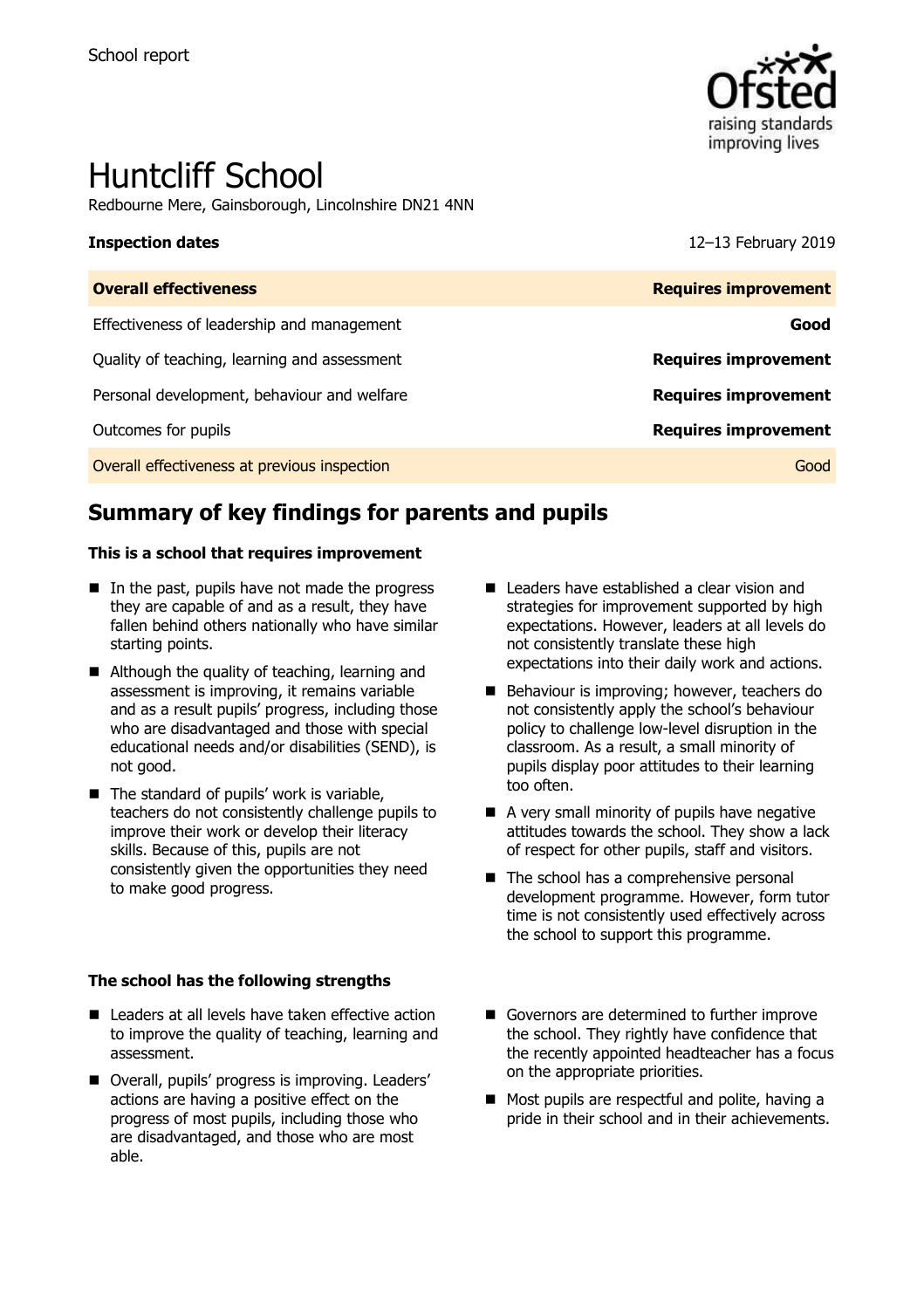

# **Full report**

### **What does the school need to do to improve further?**

- $\blacksquare$  Improve teaching, learning and assessment by:
	- ensuring that teachers consider pupils' starting points, including those pupils who are most able, when planning for learning, so that pupils of all abilities are further stretched and challenged
	- ensuring that teachers have high expectations of pupils' work and their use of literacy
	- ensuring that teachers consistently apply the revised school's policy for managing behaviour in lessons.
- Improve the personal development, behaviour and welfare of pupils by:
	- eradicating any low-level and off-task behaviour from pupils which disrupts learning and limits the progress of others
	- eradicating the inappropriate behaviour of the small minority of pupils who have a negative attitude towards school
	- ensuring that form tutor periods are used productively and consistently across the school.
- Further improve leadership and management by:
	- developing the leadership and management skills of all leaders so that a culture of high expectations in every aspect of school life is evident
	- ensuring that all pupils make good progress in line with others nationally who have similar starting points.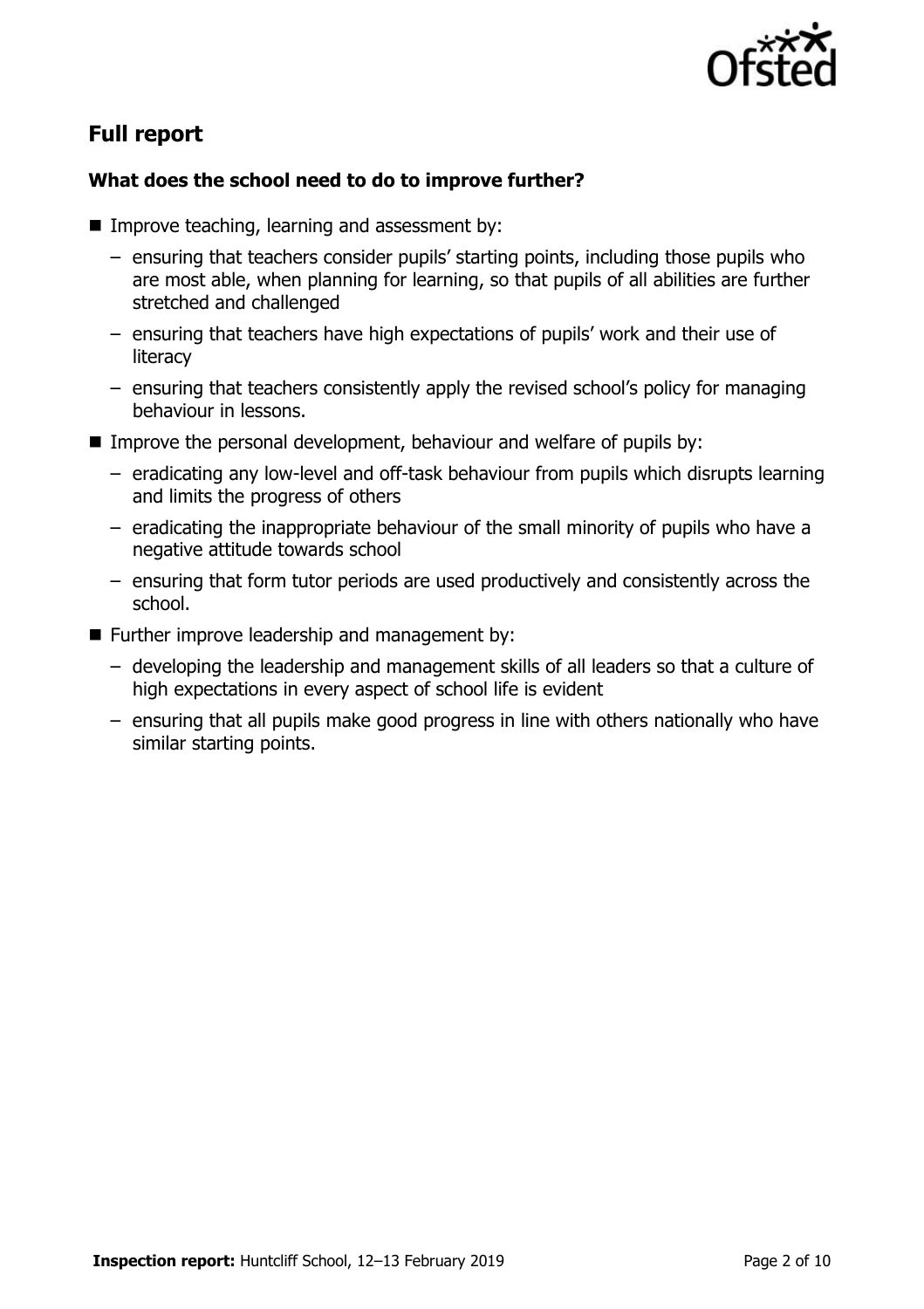

# **Inspection judgements**

### **Effectiveness of leadership and management Good**

- The recently appointed headteacher has established a clear vision and climate for improvement. There exists a sustained focus on improving the quality of teaching and learning in the belief that this will contribute significantly to improvements in learning behaviours too. Because of this, the quality of teaching, learning and assessment has improved, and pupils are making better progress than they have in the past.
- Leaders have been successful in enthusing staff to make the changes necessary to improve the school. Staff have confidence in the leadership of the headteacher. Morale is high, and both staff and pupils recognise the improvements made over the past few months. The headteacher recognises the need to ensure that the agreed vision and values of the school are demonstrated in consistently high expectations.
- Leaders have challenged weaker teaching successfully, making sure that the appropriate support has been in place to improve it quickly. Leadership at all levels has been strengthened and developed. Staff report that they feel supported and are provided with the focused professional development they require to improve their work.
- Leaders and governors have identified correctly the priorities for improvement. They have taken actions to make improvements which are beginning to have the desired effect. The progress of pupils, particularly those who are disadvantaged and those who are most able, is improving as a result of these actions, although pupils' progress overall is not consistently good across all subjects and pupil groups.
- Middle leaders are focused appropriately on the priorities for improvement. Their work has resulted in improvements in the quality of teaching and learning. However, the progress of those pupils who are disadvantaged, although improving, remains inconsistent across subjects.
- The improving quality of teaching and learning is most evident in English and humanities subjects where a significant number of pupils are making good progress. In mathematics, improvements are emerging, whereas in science, although improvements are being made, progress is weaker when compared to other subject areas.
- The headteacher has a very clear view of how the curriculum will need to be developed in the future. He has led a curriculum review which has canvassed the views of pupils, staff and governors and, because of this, has been able to make decisions with a clear rationale which relates to the intent for a new curriculum model to be introduced in the next academic year.
- Leaders promote pupils' spiritual, moral, social and cultural development well through a comprehensive programme of themed assemblies, external speakers, events and educational visits, which contribute effectively in preparing pupils for life in modern Britain. As part of the programme, form tutor sessions are planned to support pupils' development. However, at the time of the inspection, those form tutor sessions observed were neither well planned nor utilised effectively.
- **Pupils benefit from a range of extra-curricular activities and events, including sporting,**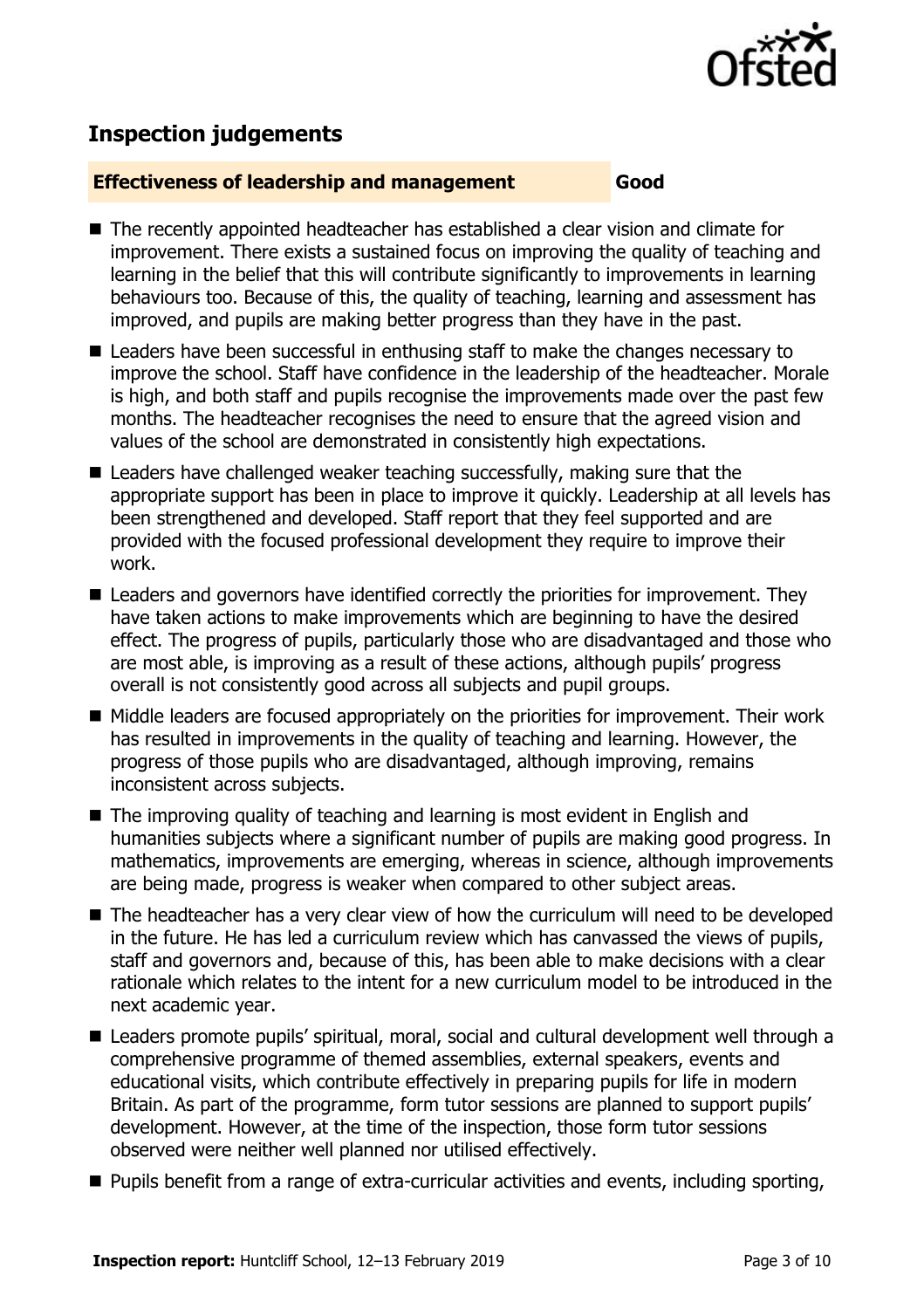

cultural and performing arts activities.

### **Governance of the school**

- The trust's governance arrangements, support and challenge school leaders. The governing body understand clearly the school's strengths and areas which require improvement.
- The governing body discharges its legal duties effectively. Governors analyse school performance information diligently, including information which allows them to assess the impact of the spending of the additional funding the school receives for those pupils who are disadvantaged and those pupils with SEND. Governors use this information to hold leaders to account for their actions.
- Governors are passionate about providing the school's pupils with a high-quality education. They have confidence in the ability of school leaders to make the necessary improvements quickly. Inspectors share this confidence in the capacity of the school's leaders to improve the school further.

### **Safeguarding**

- $\blacksquare$  The arrangements for safeguarding are effective.
- There is a strong culture of keeping pupils safe across the school. Where referrals have been made, or where complaints have been received, leaders act quickly and effectively. Inspectors observed comprehensive records of actions taken and partnership working with external agencies, which clearly evidence the seriousness with which leaders take their responsibility to ensure that all pupils are kept safe.
- The single central register, which records all of the necessary checks on staff who work with pupils in the school, is rigorous and compliant. The legal requirements for the recruitment of staff are also in place, so that those who work in the school are safe to work with pupils.

### **Quality of teaching, learning and assessment Requires improvement**

- Teaching, learning and assessment are improving across the school. However, teachers' expectations of pupils are not consistent across and within subjects. In some examples of pupils' work observed during the inspection, tasks were incomplete or not attempted at all and this remained unchallenged. As a result, these pupils do not make the progress they are capable of.
- **Pupils' work is not consistently checked for errors in spelling, punctuation and grammar** in line with the school's policy, which is aimed at improving literacy skills. Because of this, pupils often repeat the same mistakes and errors they have previously made.
- The quality of pupils' work is variable. Where work is of a lower quality, pupils have not made the effort required to gain a deeper understanding of key concepts, this has not been challenged by teachers, and they do not make good progress. However, inspectors observed higher-quality work from those pupils who are most able, which indicated that this group of pupils are now making better progress than has been the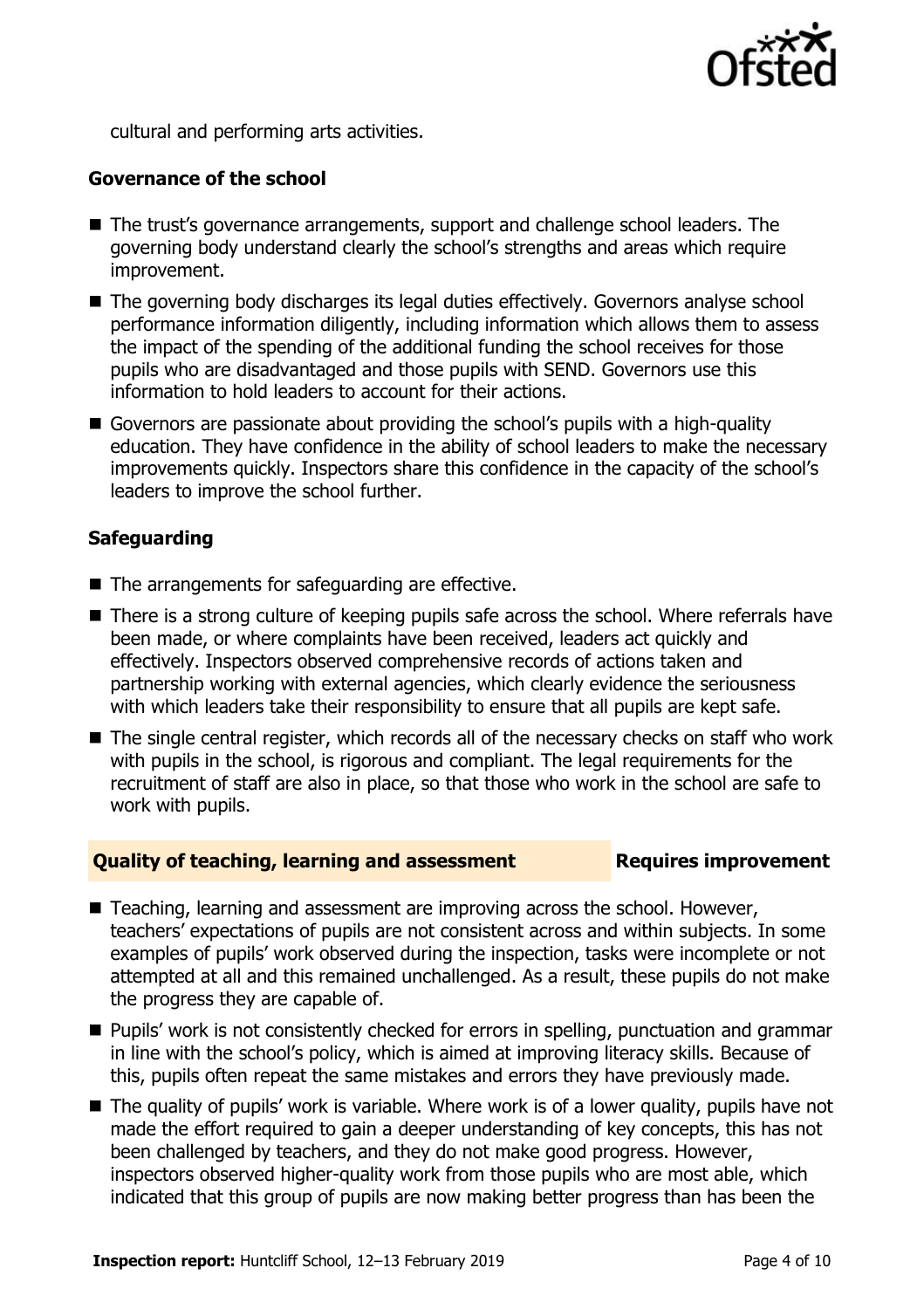

case in the past.

- Teachers do not apply the school's behaviour policy consistently to challenge any pupils' attitudes to learning which may limit their progress. For example, some pupils are passive in their attitudes to learning and do not make good progress. A small minority of pupils have negative attitudes to learning and as a result, they are disruptive to their own learning and the learning of others.
- Teachers' knowledge of their subjects is a strong feature. Teachers are beginning to use this strong knowledge along with the information they have about pupils' starting points, to plan for more effective learning. In some subjects, however, this approach is in the early stages and, although improving, teaching and learning is not good.
- Some very effective examples of skilful questioning were observed in mathematics and geography. Where this occurred, pupils were highly motivated, encouraged to think independently and challenge their own understanding through their responses.
- Those pupils who are disadvantaged and those with SEND are supported effectively in the classroom. However, although these pupils are now making improved progress and the differences between their achievements and others with similar starting points are narrowing, there remains further work to do to ensure that these pupils catch up completely.
- Those pupils who are most vulnerable when entering the school are well supported through the gateway provision for Year 7 and 8 pupils. The provision provides pupils with targeted teaching and support, with a specific timeline, in order to give them the skills and confidence to integrate fully into the main school as quickly as possible.

### **Personal development, behaviour and welfare Fig. 2.1 Requires improvement**

### **Personal development and welfare**

- The school's work to promote pupils' personal development and welfare is good. The majority of pupils speak politely to each other, staff and visitors. They wear their uniform with pride and ensure that it meets the standards of dress expected. They are proud of their school and recognise its recent improvements.
- **Pupils, particularly those in key stage 4, speak highly of the advice and guidance the** school provides to them when choosing subject options and considering their next steps after they leave the school.
- The school's personal, social, health and economics (PSHE) programme is a feature of pupils' personal development entitlement. Assemblies, external speakers, 'step up days', educational visits and enrichment activities are integrated into the programme and pupils speak enthusiastically about the opportunities they can take advantage of. However, form tutor sessions, although resourced appropriately as a result of leaders' actions, are not consistently used productively to further enhance pupils' personal development.
- A small number of pupils attend alternative educational provision which appropriately meets their needs. Leaders diligently monitor the attendance, behaviour and progress of these pupils in order to ensure their well-being.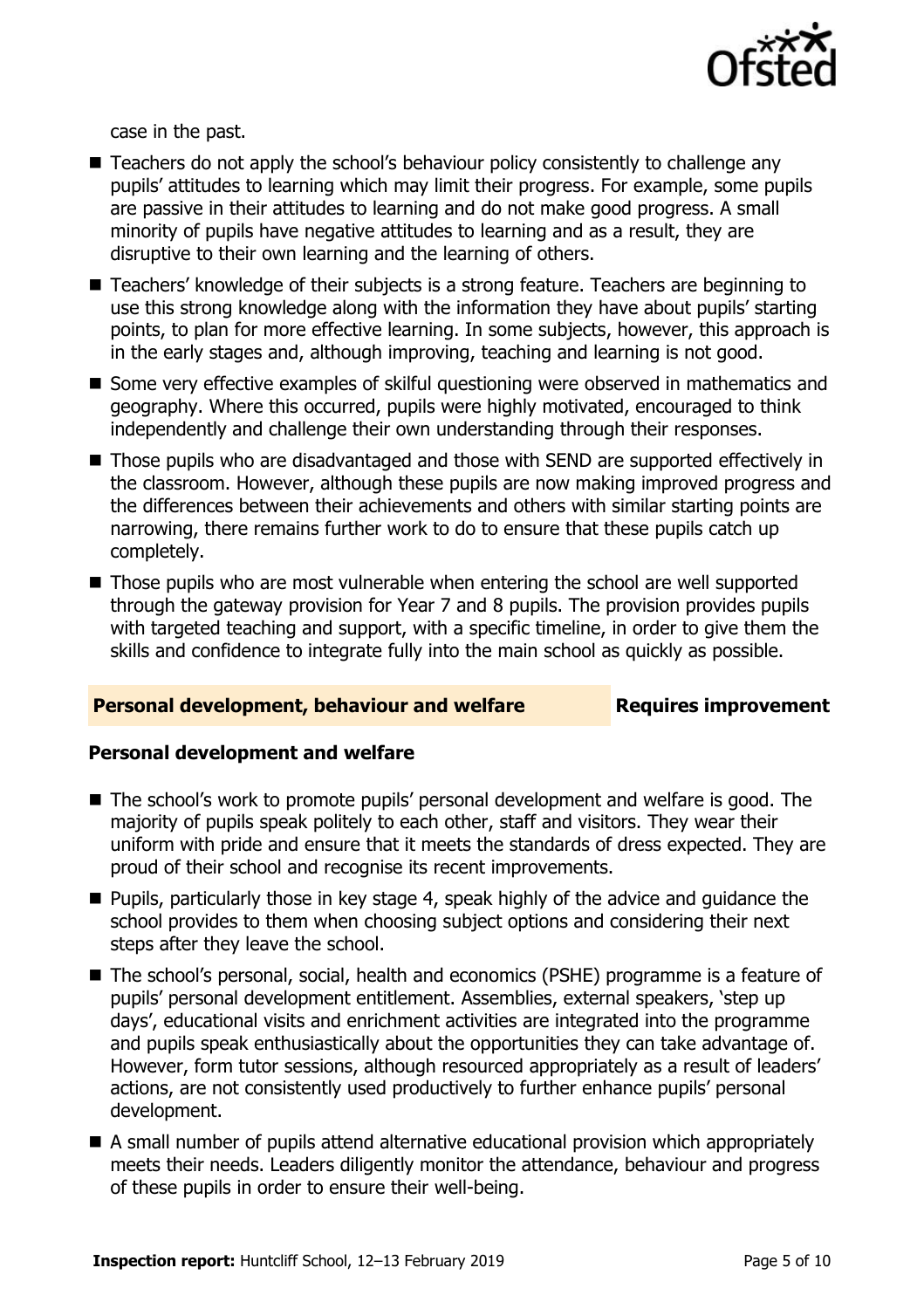

- **Pupils report that bullying is not a regular problem at the school, and when it does** occur, it is dealt with effectively by school leaders. School records support this view, evidencing that bullying is rare.
- **Pupils say they feel safe in school and there are no areas of the school where they are** reluctant to visit. Pupils identify key staff who they can turn to for help if they have any worries or concerns.

### **Behaviour**

- The behaviour of pupils requires improvement. Most pupils have positive attitudes to learning, however a small number of pupils take advantage of the inconsistent application of the school's behaviour policy, and as a result, they engage in low-level disruption, which has a negative effect of learning.
- A very small minority of pupils have a negative attitude towards the school and lack respect towards other pupils, staff and visitors. As a result, their behaviour at times undermines the values and positive climate for learning which leaders and staff are working very hard to establish.
- **Pupils, leaders and staff agree that in their view, behaviour has improved since the** appointment of a new headteacher. However, leaders recognise the need to challenge the behaviour of those pupils who have negative attitudes, with greater consistency, whenever there is a need to do so.
- The overall attendance of pupils is improving, including the overall attendance of those pupils who are disadvantaged and those with SEND, and is now close to the national average. The attendance of those pupils who are often absent from school is improving too, as a result of the determined actions of leaders and the attendance team.
- The attendance of those pupils who attend an alternative provision for their education is improving as a result of close monitoring of progress, behaviour and the engagement of the pupils in their learning experience.
- **Pupils are punctual to school. Pupils' punctuality to lessons, however, is inconsistent.** Leaders are aware that improving the consistency of how the school's behaviour policy is applied, will be a key feature in improving this in the future.
- The level of fixed-term exclusions has reduced significantly for all pupils. Governors and leaders are determined to engage pupils in their learning while, wherever possible, keeping them in the school, to apply appropriate sanctions for less than acceptable behaviour. Consequently, internal isolations have risen in the recent past, alongside the reduction in exclusions.

### **Outcomes for pupils Requires improvement**

- In 2018 the progress of Year 11 pupils in their GCSE examinations in English and mathematics was broadly average. However, those pupils who are most able and those who are disadvantaged, made less progress in these subjects than their peers nationally, who had similar starting points.
- In 2018, those year 11 pupils who are disadvantaged and those who are most able,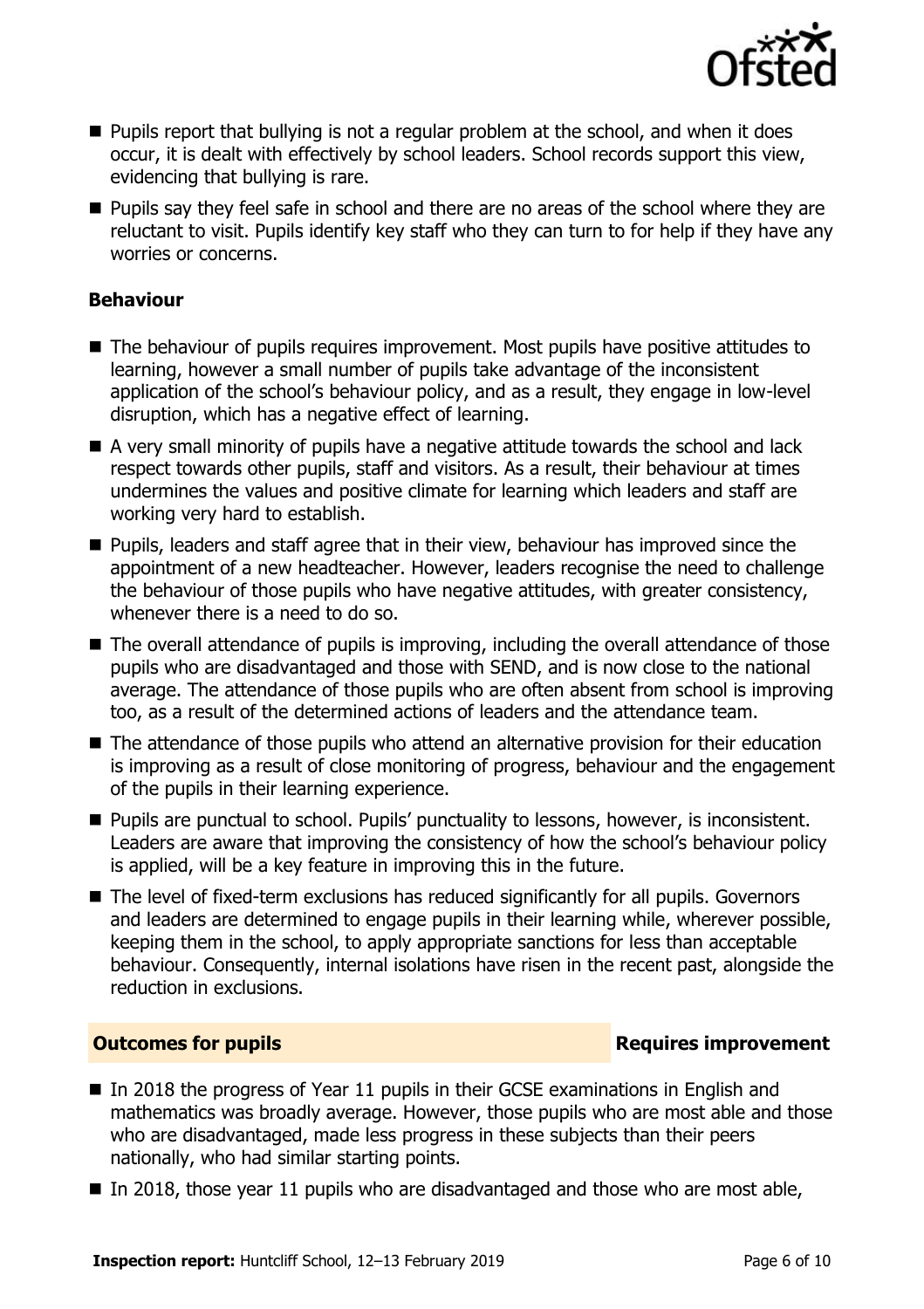

made significantly less progress in science than their peers nationally, who had similar starting points.

- Overall the progress of pupils is improving, although there remains considerable variability. For example, there are significant strengths in the humanities subjects, whereas pupils' progress in science is weaker. Within science, however, inspectors observed that those pupils in Year 11 who are most able are now beginning to make good progress.
- The progress of current pupils who are most able and those who are disadvantaged, in English and mathematics, is improving, although there is variability within each subject area. In key stage 3, the improvements in progress are more significant than they are in key stage 4.
- **Pupils with SEND are now making better progress across many subjects, including** English and mathematics.
- The small number of pupils who attend an alternative provision for their education are making better progress than they have done previously. Leaders monitor closely the provision, pupils' engagement and progress, through regular contact and discussion with provision managers.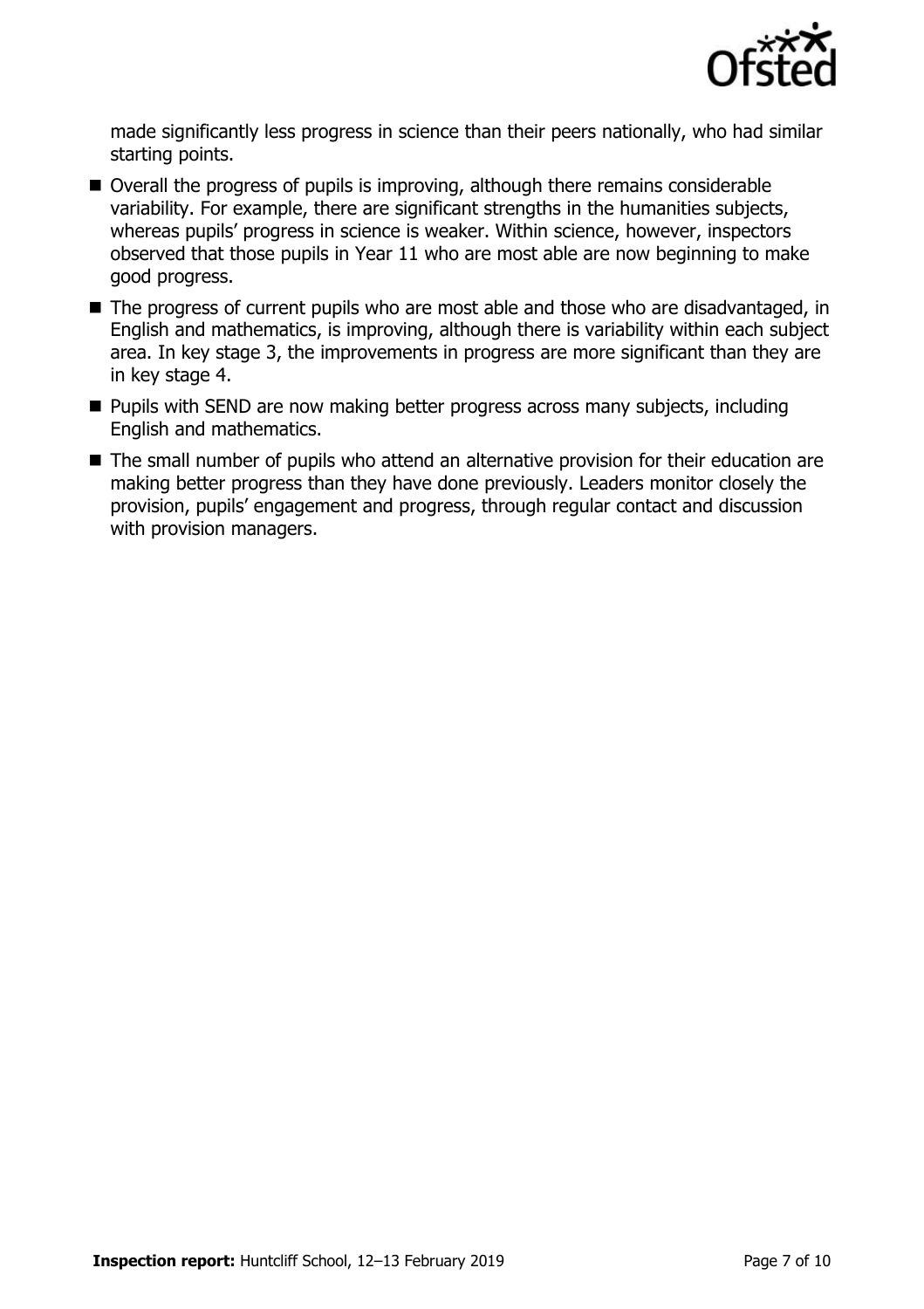

# **School details**

| Unique reference number | 137832             |
|-------------------------|--------------------|
| Local authority         | North Lincolnshire |
| Inspection number       | 10059094           |

This inspection of the school was carried out under section 5 of the Education Act 2005.

| Type of school                      | Secondary comprehensive      |
|-------------------------------------|------------------------------|
| School category                     | Academy converter            |
| Age range of pupils                 | 11 to 16                     |
| <b>Gender of pupils</b>             | Mixed                        |
| Number of pupils on the school roll | 610                          |
| Appropriate authority               | Board of trustees            |
| Chair                               | Dr Pat Frankisch             |
| <b>Headteacher</b>                  | <b>Patrick Daley</b>         |
| Telephone number                    | 01652 648276                 |
| Website                             | www.huntcliff.n-lincs.sch.uk |
| <b>Email address</b>                | PDaley@huntcliffschool.co.uk |
| Date of previous inspection         | 3-4 June 2016                |

### **Information about this school**

- The school is a smaller than the average-sized secondary school.
- The proportion of disadvantaged pupils is higher than average.
- The proportion of pupils with SEND is above average. The proportion who have an education, health and care plan is below average.
- Most pupils are White British.
- A small number of pupils attend alternative provision sites in the local area, including Coritani Academy, 7-Keys, The Acorn Free School and The Pilgrim School.
- Responsibility for the school rests with trustees who delegate powers to the local governing board. The academy trust website and scheme of delegation can be found at www.huntcliff.n-lincs.sch.uk.
- Since the previous inspection a new headteacher has been appointed, along with changes in leadership in several subject areas, including mathematics and science.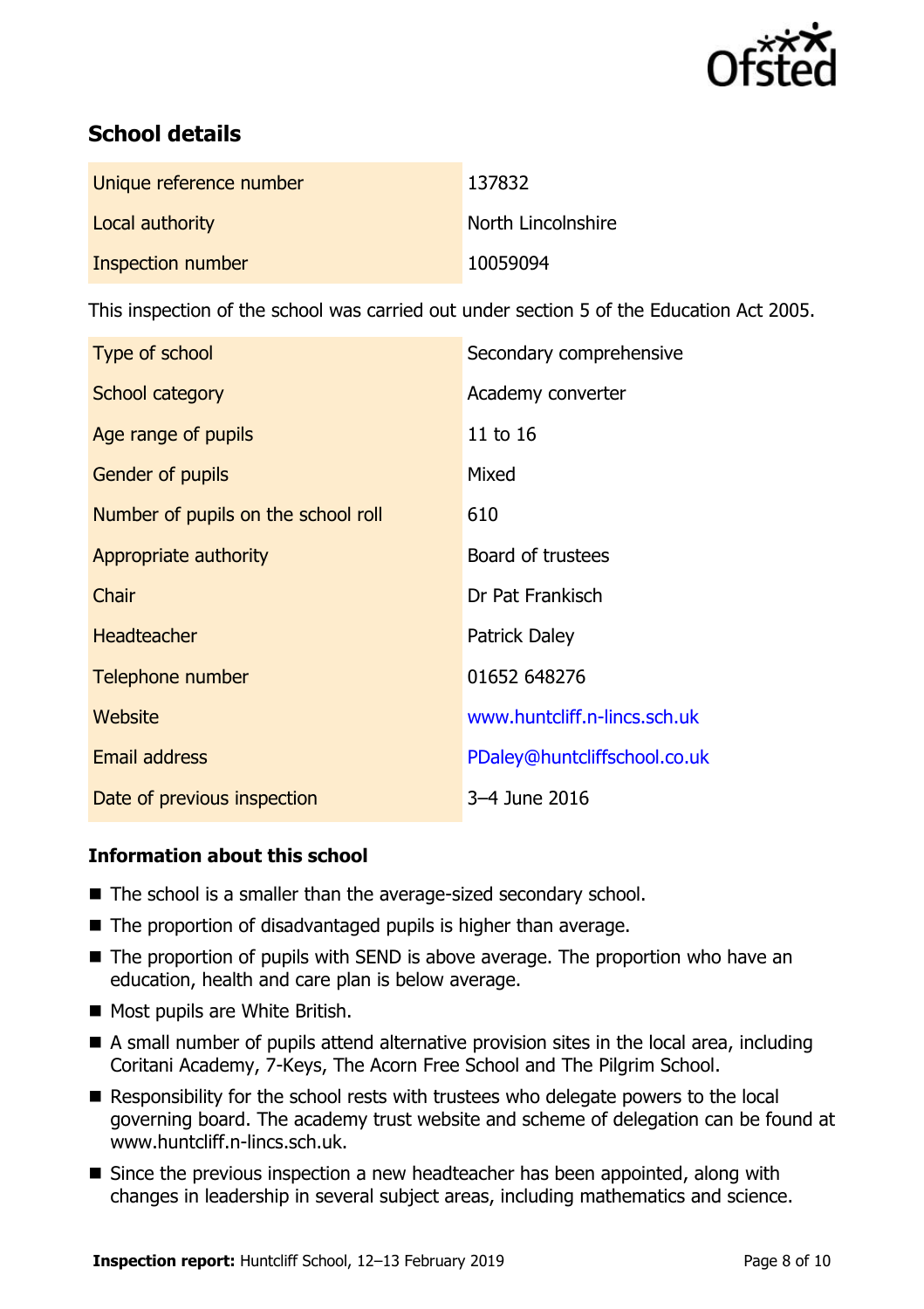

# **Information about this inspection**

- Inspectors observed learning in a wide range of lessons and tutor sessions, some jointly with senior leaders.
- Discussions were held with senior and middle leaders, other staff and representatives from the trust.
- Inspectors looked at pupils' work in lessons and a sample of pupils' workbooks.
- Inspectors observed pupils' behaviour before school, during lessons, around school, in registration sessions, at breaktime and at lunchtime.
- Inspectors held a discussion with leaders of a local alternative provision.
- Inspectors spoke with pupils in discussion groups and informally around school.
- Inspectors scrutinised a wide range of documents, including the school self-evaluation, improvement plans, minutes of meetings of the governing body, information about the attainment and progress of pupils, records relating to behaviour, attendance and safeguarding and information on the school's website.
- Inspectors considered 61 responses to Ofsted's online questionnaire, Parent View, including 43 free-text responses. Inspectors also considered 39 responses to the pupil survey, alongside 27 responses to the staff survey.

### **Inspection team**

| Barry Found, lead inspector | Her Majesty's Inspector |
|-----------------------------|-------------------------|
| <b>Gillian Fisher</b>       | Ofsted Inspector        |
| <b>Stuart Cleary</b>        | Ofsted Inspector        |
| <b>Michele Costello</b>     | Her Majesty's Inspector |